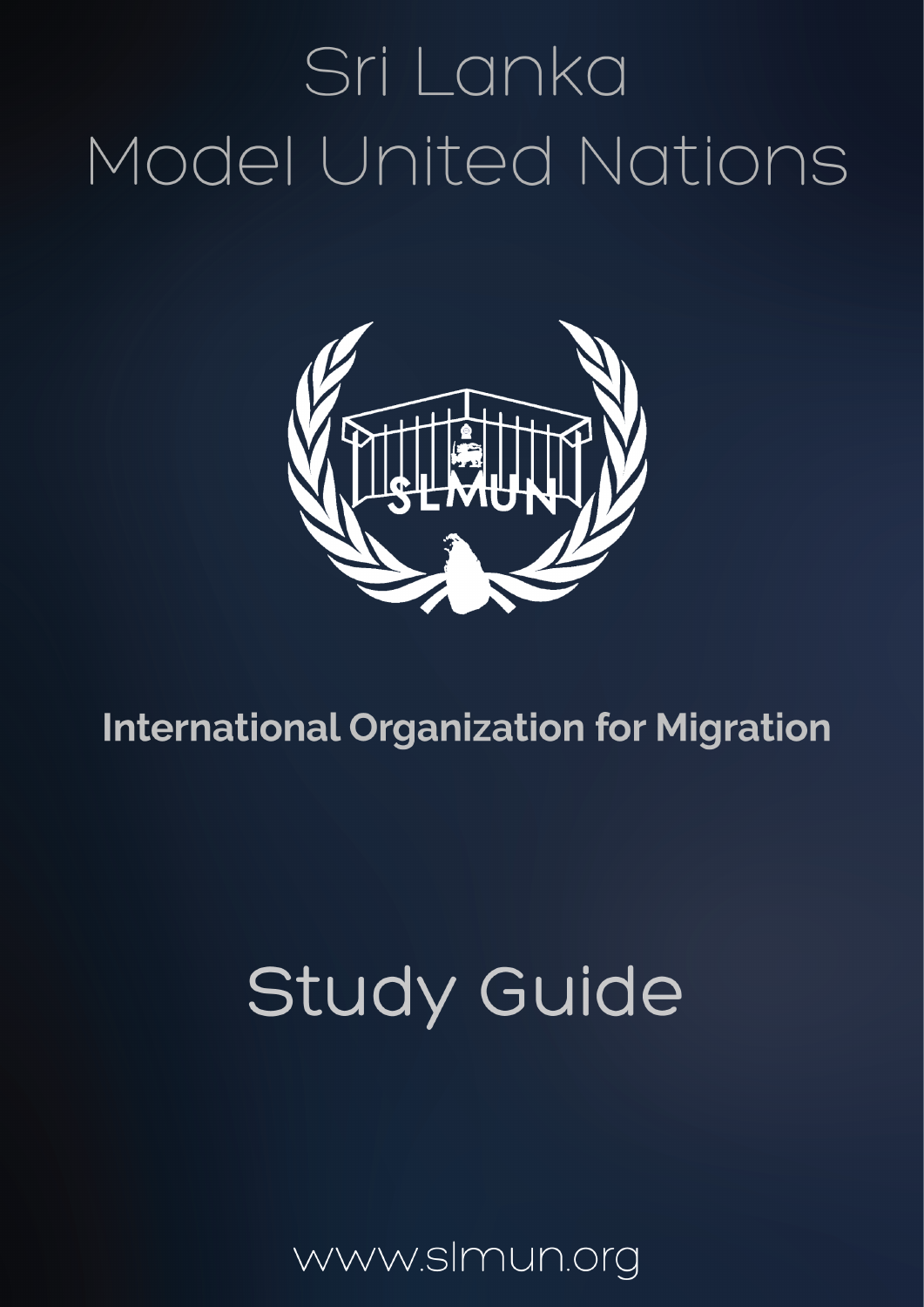### IOM: INTERNATIONAL ORGANIZATION FOR MIGRATION

Established in 1951, IOM is the leading inter-governmental organization in the field of migration and works closely with governmental, inter-governmental and non-governmental partners. With 169 member states, a further 8 states holding observer status and offices in over 100 countries, IOM is dedicated to promoting humane and orderly migration for the benefit of all. It does so by providing services and advice to governments and migrants.

IOM works to ensure;

- The orderly and humane management of migration
- To promote international cooperation on migration issues
- To assist in the search for practical solutions to migration problems
- To provide humanitarian assistance to migrants in need, including refugees and internally displaced people.

The IOM Constitution recognizes the link between migration and economic, social and cultural development, as well as to the right of freedom of movement.

IOM activities that cut across these areas include the promotion of international migration law, policy debate and guidance, protection of migrants' rights, migration health and the gender dimension of migration.

#### THE AGENDA

**Conference topic:** Addressing Climate Migration and Cross- Border Disaster Displacement

**Practice Debate topic:** Strengthening Cooperation between IOM and Civil Society

## CONFERENCE TOPIC: ADDRESSING CLIMATE MIGRATION AND CROSS-BORDER DISASTER DISPLACEMENT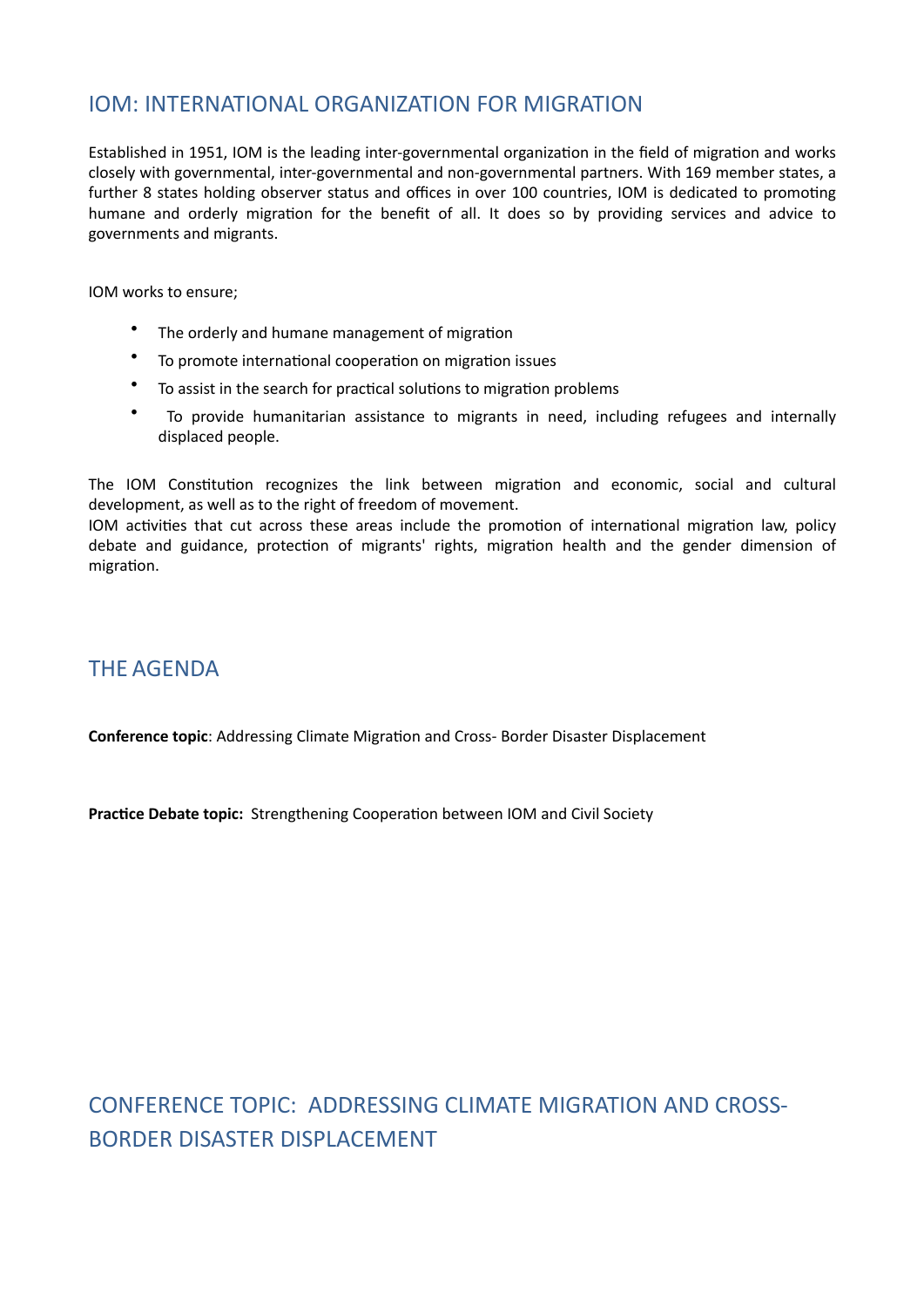#### BACKGROUND

For this year's Sri Lanka Model United Nations Conference, IOM sets its focus mainly on Cross- Border Disaster Displacement.

Displacement is the event of sudden-onset disasters  $-$  the scale of the (actual and potential) human rights challenge is enormous. Major extreme weather events have already resulted in significant displacement, and the increased frequency and magnitude of extreme events in the context of climate change will amplify the challenges and risks associated with it. 'Between 2008 and 2012, sudden-onset disasters displaced an estimated 144 million people.' In 2013, almost three times as many people were newly displaced by disasters than by conflict. Some 22 million people were displaced in at least 119 countries, mostly by rapidonset weather-related disasters. The vast majority of such displacement, 97 per cent between 2008 and 2013, occurred within developing countries (almost 81 per cent in Asia).

#### **CASE STUDY**

While it is harder to quantify the number of people displaced by the slower-onset impacts of climate change – partly because it is impossible to attribute movement to 'climate change' alone, but also because mitigation and adaption over time may mean that people are able to remain in their homes – national and local case studies give a sense of the possible scale of the phenomenon and, by extension, of the human rights implications. For example, in 2011 some 1.3 million people were internally displaced in the context of drought and instability within Somalia.

Displacement can have devastating effects on people and communities and create complex challenges for recovery and reconstruction efforts. All this has clear and immediate implications for a range of internationally protected human rights, particularly the rights of people in already vulnerable situations, whether due to geography (e.g. low-lying and deltaic regions), underlying socio-economic conditions (e.g. poverty, weak governance), or individual circumstances (e.g. gender, age, disability) – or a combination of these. Indeed, as states recognised in the Sendai Framework for Disaster Risk Reduction (2015–2030), adopted in March 2015, displacement is one of the most devastating consequences of disasters, and disaster risk reduction is about 'protecting persons and their property, health, livelihoods, and productive assets, as well as cultural and environmental assets, while promoting and protecting all human rights.

#### POINTS TO CONSIDER

- 1. The affect of climate change in types of migration management Migration and development, facilitating migration, regulating migration, forced migration.
- 2. Underlying socio-economic conditions due to border-disaster displacement
- 3. UNHCR's role in border-disaster displacement.
- 4. Relate Sendai framework for Disaster Risk Reduction (2015-2030)
- 5. The major and minor challenges and risks associated due to climate migration.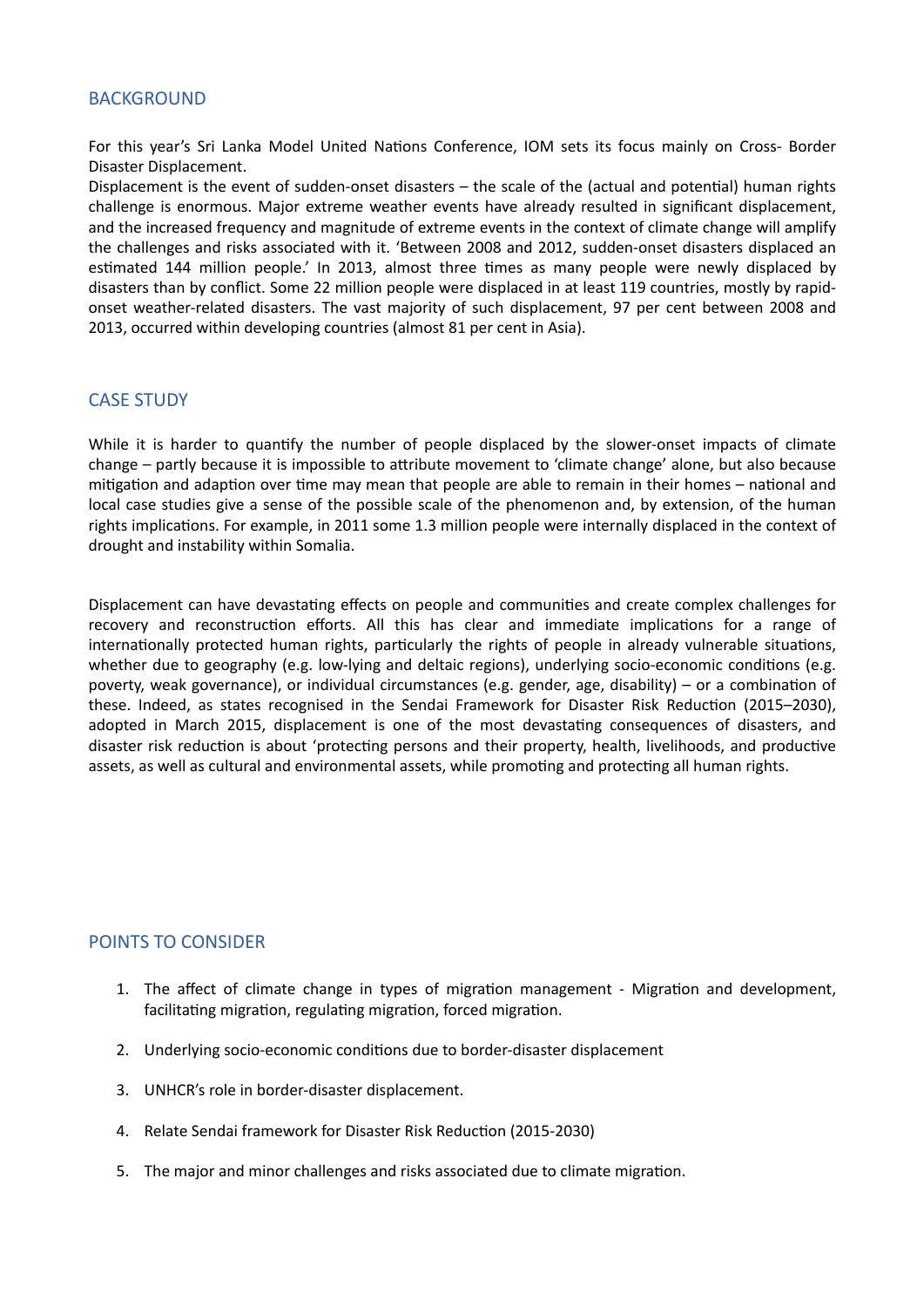- 6. Internal displacement due to changes in climate.
- 7. Human mobility in the context of climate change, displacement, and planned relocation
- 8. Responses to 'intensive' and 'extensive' climate risks
- 9. The future of climate-induced migration and displacement.
- 10. Use of migration as a risk reduction and adaptation strategy
- 11. International frameworks and national policies addressing human mobility in climate change, disaster and development
- 12. International development and disaster risk management policies
- 13. The politics of climate-induced migration and displacement

#### **FURTHER READING**

https://www.odi.org/sites/odi.org.uk/files/resource-documents/10996.pdf

https://www.nanseninitiative.org/climate-change-cross-border-displacement-and-human-rights-is-there-aprotection-gap-and-will-cop21-help-close-it/

http://www.unhcr.org/5975e6cf7.pdf

### PRACTICE DEBATE TOPIC: STRENGTHENING COOPERATION BETWEEN IOM **AND CIVIL SOCIETY**

#### **BACKGROUND**

IOM and civil society organizations (CSOs) cooperate on a broad range of migration issues at global, regional, national and local levels. IOM is committed to sustained and mutually beneficial interaction with CSOs that builds on synergies in policy and operational areas of migration for the benefit of all. CSOs often have strong ties to the communities in which they work, an aspect which complements and enhances the impact of IOM efforts in the field of migration. Where CSOs are national or local in nature, IOM-CSO cooperation can contribute to the local ownership and sustainability of IOM programming.

IOM and Civil Society Organizations cooperate on broad range of migration issues at global, regional, national and local levels.

IOM CSO partners include:

- Non-governmental organizations (NGOs) and networks
- Civil society organizations (CSOs) and networks
- Advocacy groups
- Migrants' organizations
- Trade unions and/or professional associations
- Media organizations
- Academic, research institutes & universities
- Philanthropic foundations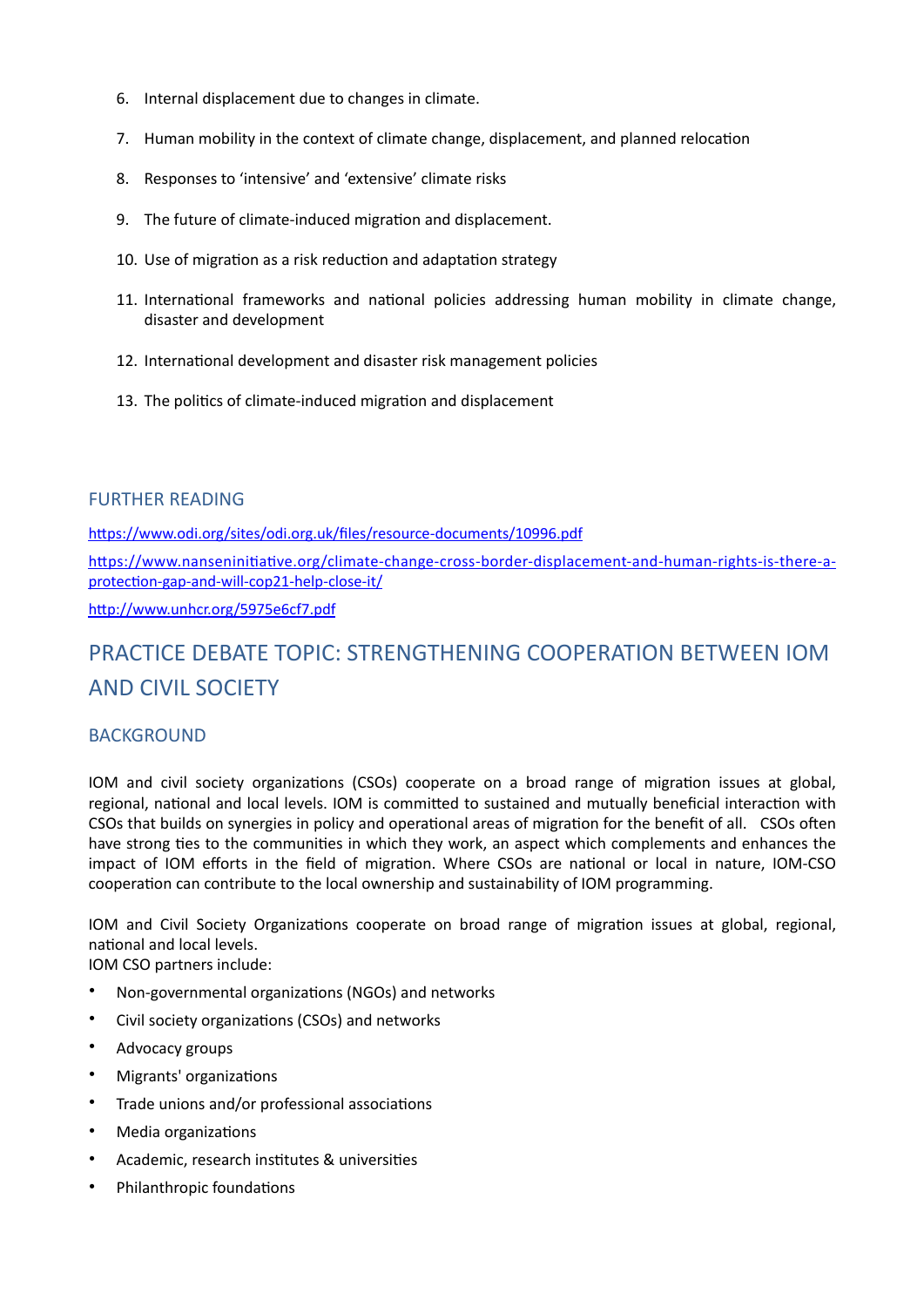#### **CASE STUDY**

IOM is committed to sustained and mutually beneficial interaction with CSOs that builds on synergies in policy and operational areas of migration for the benefit of all. CSOs often have strong ties to the communities in which they work, an aspect which complements and enhances the impact of IOM efforts in the field of migration. Where CSOs are national or local in nature, IOM-CSO cooperation can contribute to the local ownership and sustainability of IOM programming.

IOM and CSOs cooperate in joint advocacy as well as design and implementation of projects covering an array of activities, including, migrant assistance, research, awareness raising, advocacy, training and capacity building, and other forms of service delivery in humanitarian, early recovery and development settings.

Additionally, IOM is involved with the state-led Global Forum on Migration and Development (GFMD), which has developed a distinct civil society programme  $-$  Civil Society Days, that IOM participates in together with CSOs.

Further, as part of the UN Country Team, IOM is involved in the Cluster Approach and other initiatives by the Inter-Agency Standing Committee (IASC) to improve humanitarian assistance, which benefit from close cooperation with CSOs.

IOM has facilitated CSO's contribution to global processes, such as the development of the Guidelines to Protect Migrants in Countries Experiencing Conflict or Natural Disaster.

The IOM Constitution specifies that IOM shall closely cooperate in carrying out its functions with nongovernmental organizations, concerned with migration, refugees and human resources. The 2007 IOM Strategy specifies as one of the key activities to be undertaken in achieving the primary goal of IOM as being the facilitation of humane and orderly responses to international migration "technical cooperation and operational assistance to States, intergovernmental and non-governmental organizations".

Since 2015 IOM also organizes annual **IOM-NGO Humanitarian Consultations for NGO**s engaged in Humanitarian aspects of migration:

#### **Observer status for NGOs**

As a recognition of mutually beneficial collaboration, international NGOs working in the area of migration can apply for an Observer status in accordance with standard eligibility criteria adopted by the IOM Council (having principal activity in the area of migration, refugees or human resources; organization's aims and purposes in conformity with the spirit, purposes and principles of IOM Constitution; existing history of cooperation with IOM; international or conducting work beyond the national boundaries; holding a consultative status with the United Nations Economic and Social Council). This status enables observer organizations to attend (with no right to vote) the sessions of IOM Council, which convene migration policymakers from IOM Member States, Observer States and Observer organizations.

#### POINTS TO CONSIDER

- 1. Emphasize the need for formal and informal interaction between IOM and civil society at national, bilateral, global and regional levels.
- 2. IOM's role and emerging policy in humanitarian response and partnership
- 3. Addressing how this would tackle issues such migrant exploitation, including human trafficking
- 4. Increased cooperation and how it may address the plight of stranded migrants
- 5. Considering the public perceptions of migrants and steps taken towards integration

#### FURTHER READING